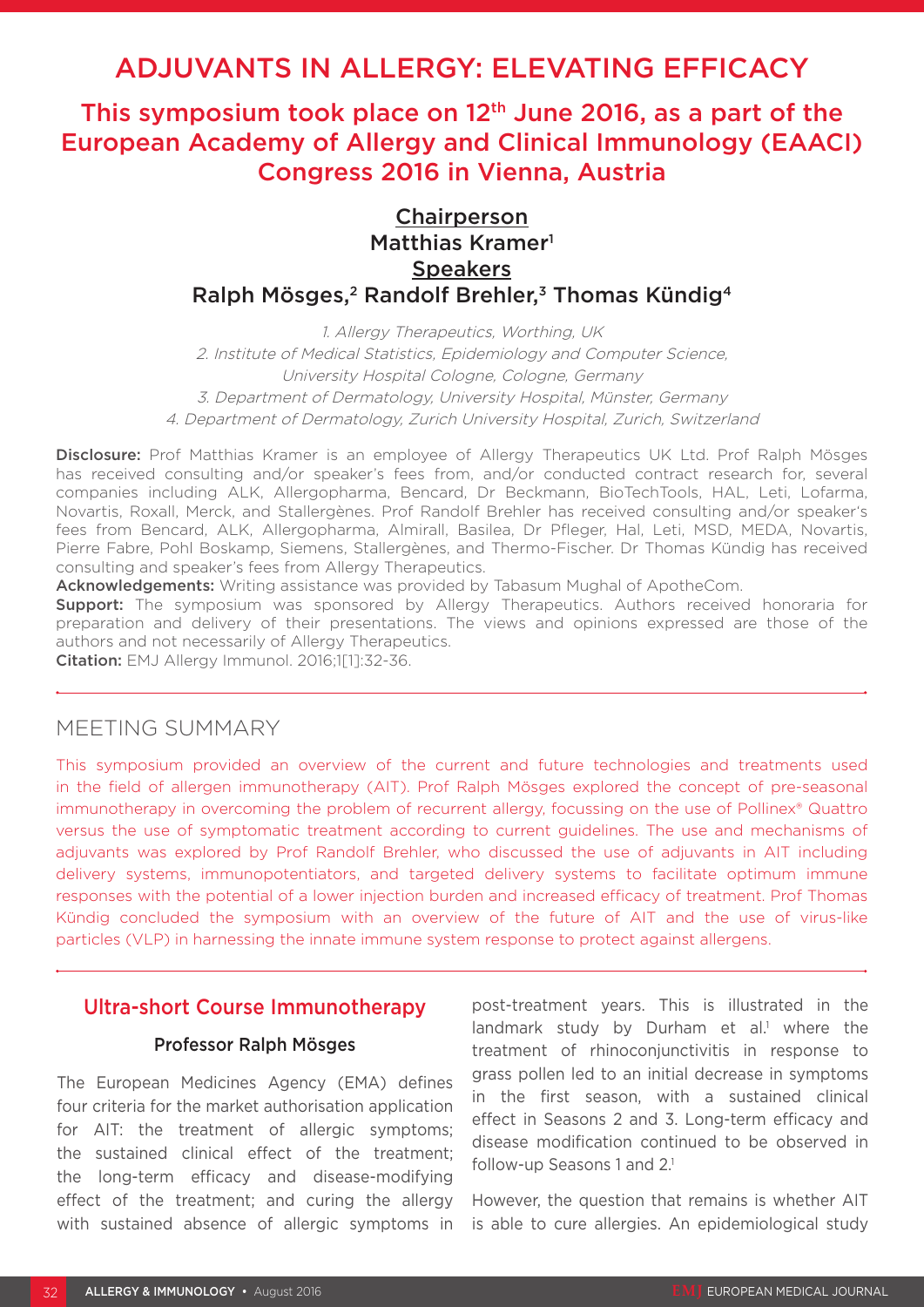in 790 German patients in Germany undergoing AIT found that 100% of patients expected a total cure of their allergy after treatment.<sup>2</sup> Evidence of long-lasting clinical efficacy of AIT has been demonstrated in a study where birch pollen immunotherapy resulted in a long-term loss of Bet v 1-specific T helper (Th)2 responses, transient induction of allergen-specific interleukin (IL)-10-producing T receptor 1 cells and synthesis of immunoglobulin (Ig)E-blocking antibodies in serum.3 In children, pre-seasonal grass pollen immunotherapy for 3 years was effective and a 12-year follow-up after the cessation of immunotherapy in the same study cohort revealed an ongoing clinical benefit.<sup>4</sup> Prospective evaluation of sublingual immunotherapy (SLIT) given for 3, 4, or 5 years showed that in the patients receiving SLIT for 3 years, the clinical benefit persisted for 7 years. In those receiving immunotherapy for 4 or 5 years, the clinical benefit persisted for 8 years, however symptoms reappeared.5 Revaccinating these patients with therapy resulted in clinical benefit as seen before; however, often adherence to therapy, particularly if it is SLIT, can be a problem.

Data from a survey of 296 allergists in Italy on the use of SLIT to treat allergic rhinitis and asthma revealed that after 1 year of SLIT only 45% of patients remained on therapy and only 15% of patients completed the full therapy course of 3 years.<sup>6</sup> When SLIT adherence was compared with subcutaneous immunotherapy in a large German cohort treated with specific grass pollen immunotherapy, results indicated that there was no difference in the levels of adherence with either modes of administration.<sup>7</sup> Hence, there is a need for AIT that is effective and results in increased adherence.

Ultra-short pre-seasonal subcutaneous therapy may therefore provide a better choice for patients. Pollinex® Quattro is a unique allergy specific immunotherapy with three active components: an allergoid, monophosphoryl lipid A (MPL), and micro crystalline tyrosine. Polymerisation of the allergen to create an allergoid reduces the number and specificity of specific IgE epitopes whilst retaining much of the IgG reactivity, so that the dose can be increased without compromising tolerability. MCT is employed as a natural depot that allows for controlled allergoid release from the injection site. The rapid metabolism of MCT, the half-life of which is approximately 48 hours, permits the short-course nature of Pollinex Quattro.

The MPL component acts as an adjuvant whose activity is restricted to the toll-like receptor 4 and stimulates immune response from allergenspecific Th1 cells. Together, these components allow for a reduction in injections per year from more than 20 on average to just 4 pre-seasonal injections, so that within 3 weeks the full dose can be administered. A randomised, double-blind, placebo-controlled Phase IIb study assessing the clinical efficacy of modified short ragweed pollen adsorbed to MCT + MPL illustrated the synergistic effect of adding MPL to MCT by increasing efficacy by a further 25%<sup>8</sup> compared with nonadjuvanted AIT. Similar short-term immunotherapy with allergoids and the addition of MPL improved symptoms in >93% of pollen-allergic patients after 3 years.<sup>9</sup>

The benefits of short-course AIT were further demonstrated in a non-interventional study in adults, adolescents, and children suffering from recurrent allergic rhinitis who had successfully undergone AIT (regardless of route of administration or product) 5–10 years earlier and who could choose either treatment with Pollinex Quattro (four injections) or state-of-the-art symptomatic therapy. The primary endpoint was assessment of the efficacy of AIT with Pollinex Quattro during 30 days of the pollen peak based upon a change in rhinitis or conjunctivitis symptoms or change of medication, as documented in a diary. All patients had access to symptomatic treatment. Combined symptom and medication scores were significantly and consistently lower than those of the control group during 30 days of the peak grass pollen season, demonstrating the efficacy of the tested AIT. The percentage of patients not using additional symptomatic medication during the 2014 and 2015 grass pollen seasons was significantly lower (p<0.001) in the group treated with Pollinex Quattro than in the control group, and tolerability assessment by the patients demonstrated that over 80% of patients tolerated injections well or very well, and the remaining indicated moderately tolerating the injections. There were no major safety issues identified, with 30% of patients experiencing injection site reactions.

In summary, results from large clinical trials have shown that revaccination with Pollinex Quattro is successful in treating patients who redevelop an allergy many years after their initial AIT, leading to an improvement in symptoms with a reduction in the frequency of therapy administration. New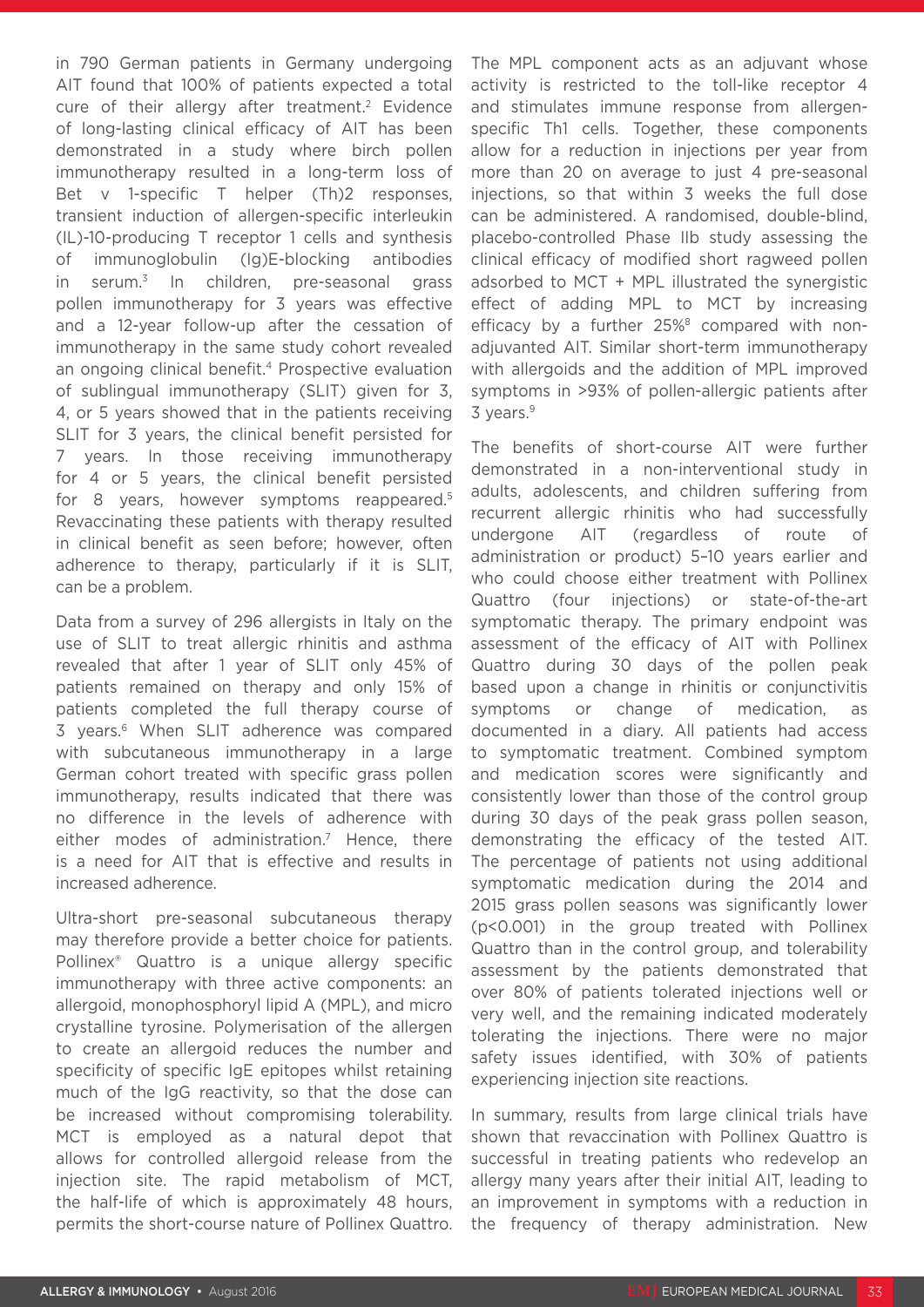advances in AIT exceed the effects of symptomatic treatment according to current guidelines.10

# Adjuvants in Immunotherapy

#### Professor Randolf Brehler

An ideal vaccine must initiate an innate immune response capable of directing the adaptive immune response toward efficient inactivation and removal of the pathogen, followed by the development of immune memory. Adjuvants are added to vaccines to enhance the immunogenicity of highly purified antigens that have insufficient immune-stimulatory capabilities.<sup>11</sup> Adjuvants work by extending antigen exposure, increasing antibody titres, enhancing cell-mediated and mucosal immunity, and supporting the production of cytokines. Their use in vaccines reduces the number of injections required for effective immunisation and stabilises vaccine formulations.

Several adjuvants have been used for vaccine development, with aluminium being one. Intraperitoneal delivery of aluminium resulted in activation of IL-1β via the NLRP3 inflammasome, the activation of dendritic cells, promotion of inflammatory monocytes, and enhancement of antigen uptake.<sup>12</sup> Although the ability to drive an antibody titre response is greatly improved by the use of adjuvants, there are some disadvantages; for example it has been suggested that aluminium has a propensity to accumulate in tissues.<sup>13</sup> There are no preclinical models on the kinetics of aluminium localisation after subcutaneous injection based on the allergy formulations that currently exist, therefore this required investigation. The analysis of absorption of aluminium in rats after four injections with a 3–4 day interval showed that the depot of aluminium from the injections persisted at the injection site for 180 days.13 Extrapolation of this data from rats to humans would predict that an aluminium-containing adjuvant would be retained at the subcutaneous dose site for up to 37 years.<sup>13</sup>

There is discussion about whether a long-lasting allergen depot is necessary for the immunological efficacy of a vaccine or for subcutaneous AIT. In a mouse model, removal of the injection site (ear pinna) as early as 2 hours after administration had no appreciable effect on antigen-specific T and B cell responses, indicating that antigen depot does not play an important role in alum adjuvant activity.<sup>14</sup> Although aluminium is used as an adjuvant for many diseases, oil-in-water emulsions and MPL plus aluminium are also used, with several others currently being investigated.<sup>15</sup>

Delivery retardation of the adjuvant allows the slow and sustained release of an allergen for continuous stimulation of the immune system in order to reduce side effects and to enhance efficacy. In animal experiments, induction of IgG depends preferentially on the aluminium concentration rather than on the allergen concentration.<sup>16</sup> Further investigation in a clinical trial however, was not able to prove that a specific immunotherapy preparation with increased aluminium adjuvant and decreased allergen concentrations was clinically efficacious.<sup>17</sup> Furthermore there is debate about the chronic toxicity of aluminium in the context of neurologic disorders and autoimmune and inflammatory syndrome. It has previously been shown to  $increases$  Th2 sensitisation.<sup>18</sup> Its use in patients with renal insufficiency may contribute to its accumulation in the body, particularly in the bone and brain.

An alternative depot adjuvant to aluminium is MCT which forms a highly stable vaccine with allergens and has been shown to facilitate interferon gamma and IL-10 secretion and induce less IgE but similar IgG responses in comparison with aluminium.19 MCT elicits the Th1 response, is compatible with other adjuvants, and has a proven safety profile. Its half-life (48 hours) allows for a prolonged immune exposure yet with regiment that allows a rapid up-dosing regimen.

Adjuvants, whether they act as delivery systems, immunopotentiators, or vector systems, are a key part of AIT with the ability to stimulate the immune system whilst demonstrating a proven safety profile.

# Future Immunotherapy: Virus-Like Particles

#### Doctor Thomas Kündig

Immunological memory is based upon exposure to an antigen which then results in the proliferation of specific B and T cells and the subsequent formation of memory B and T cells. AIT needs to be able to elicit enough of an immune response to build immunological memory to be successful.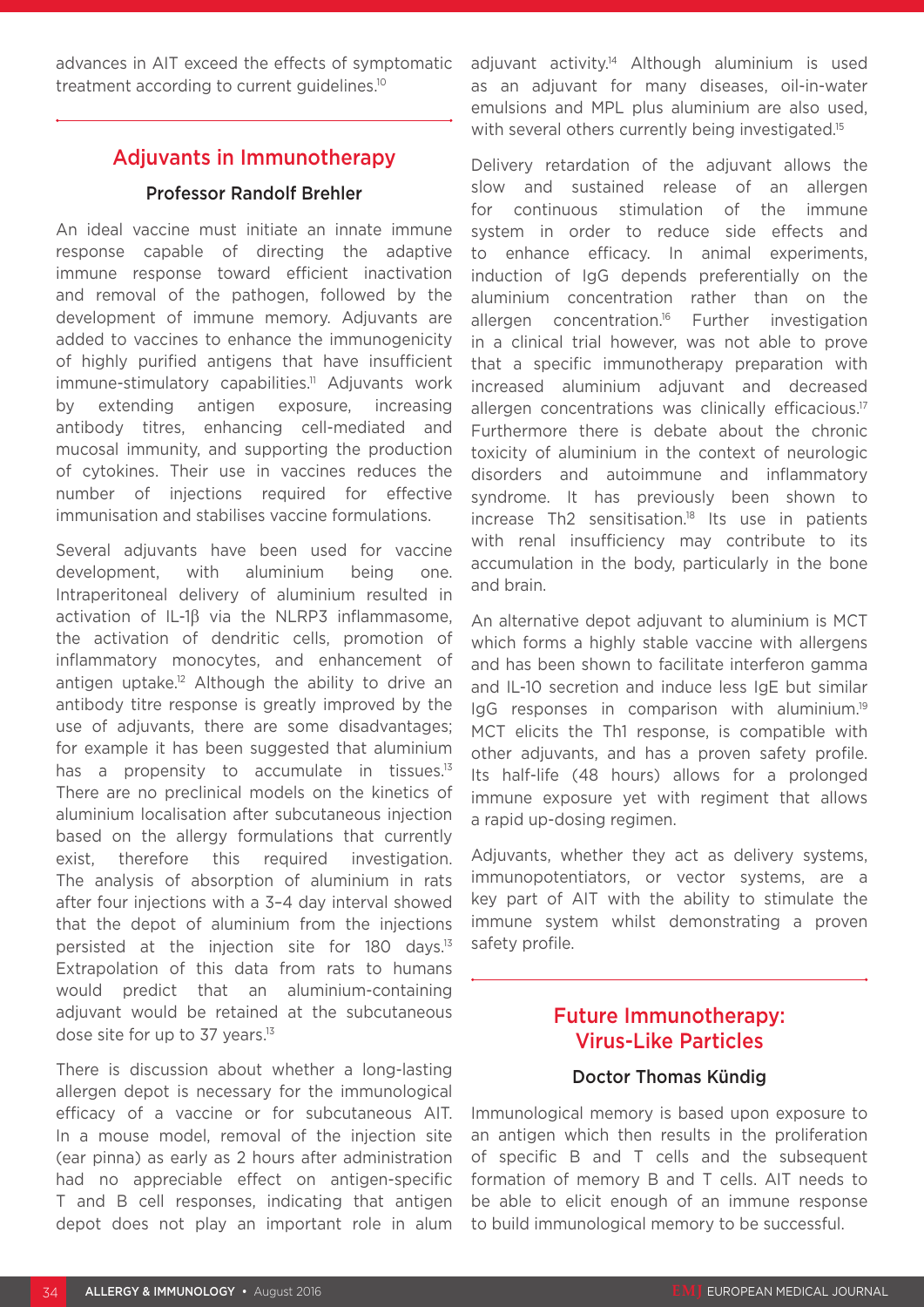Other than increasing allergen dose, which may have negative safety implications, alternative methods to increase the efficacy of AIT have long been sought after. Direct intralymphatic immunotherapy into a subcutaneous lymph node markedly enhanced protective immune responses, so that both the dose and the number of allergen injections could be reduced, making intralymphatic immunotherapy safer, faster than other forms of immunotherapy, and most importantly, enhancing patient convenience and compliance.<sup>20</sup> Lymph nodes are key structures that co-ordinate the type and specificity of immune responses to an allergen, most importantly, it is in the lymph nodes where antigen-presenting cells such as dendritic cells present the allergen to T and B lymphocytes. Thus, lymph nodes are key structures that vaccines and immunotherapeutic agents must reach to generate antigen-specific responses that can change the course of an allergy. In one clinical trial, patients were randomised to receive either 54 subcutaneous injections with pollen extract over 3 years or 3 intralymphatic injections over 2 months. Results showed that three low-dose intralymphatic allergen administrations increased tolerance to nasal provocation with pollen within 4 months and reduced treatment time from 3 years to 8 weeks.<sup>21</sup> However while a patient only requires three injections, the equipment needed to locate lymph nodes as well as the extra time required for the procedure certainly represent the disadvantage.

With epicutaneous immunotherapy (EPIT), the allergen is delivered to the epidermis where it is picked up by Langerhans cells or dermal dendritic cells and transported to the lymph node. In two clinical trials, the application of 12 and 6 patches of EPIT led to approximately 70% amelioration in allergic symptoms versus only 20% amelioration in the placebo group.<sup>22</sup> In order to achieve this effect, the skin must be prepared by removing the stratum corneum, allowing the allergen to enter the epidermis. This is because the epidermis is highly resistant to molecules passing through it and thus techniques investigated so far have utilised very high concentrations of allergen.

Dangerous pathogens are associated with molecular 'patterns' (PAMPs). These can be in the form of bacterial DNA, viral RNA, and

lipopolysaccharides which trigger the immune system to produce a response. PAMPs induce the activation of antigen-presenting cells (dendritic cells and B cells) by activating toll-like receptors. An approach to improving AIT includes the addition of adjuvants. MPL is such an adjuvant. Formulated from the cell wall of the bacterium *Salmonella minnesota*, MPL elicits a strong immune response.

A potential solution to the problems of existing AIT, i.e. poor uptake of subcutaneously injected or orally administered allergen by dendritic cells, skin barriers reducing efficacy of EPIT, patient adherence, and time spent with a patient, is VLP. The function of a virus capsid is to protect the DNA or RNA of the virus and as such, there have been attempts to load bacterial or viral DNA into the capsid to act as an adjuvant in therapy. After subcutaneous injection, a VLP is the perfect size for being transported via lymph vessels into the lymph nodes. Also a quasi-crystalline array of antigenic epitopes strongly enhances B cell responses, as cross-linking numerous B cell receptors can activate B cells to produce antibodies without the need for T cell help. This is known as a 'T cell independent antibody response'. Attaching Fel d1 on the surface of a VLP to desensitise mice showed that the mice were protected against anaphylaxis.23 This protection is still seen, even in the absence of T cells and can even be transferred from one mouse to another by simply making an adoptive serum transfer. Injecting a VLP loaded with hundreds of allergens on the surface of the particle is surprisingly safe in highly allergic individuals, mainly due to the inability of the particle to diffuse into tissue to cause mast cell degranulation.

The subcutaneous vaccination of humans with VLP loaded with allergen resulted in an increase in IgG, particularly IgG1 and IgG3, subclasses that are typically observed after a viral infection; however, the antibodies to this particle dropped to baseline levels within a year.<sup>21</sup> In order to overcome this, a novel VLP has been developed and testing has revealed that it is able to generate a long-lived IgG response. The use of this particle in a future vaccine, such as the peanut vaccine, may help to further potentiate the immune response and protect allergic individuals.